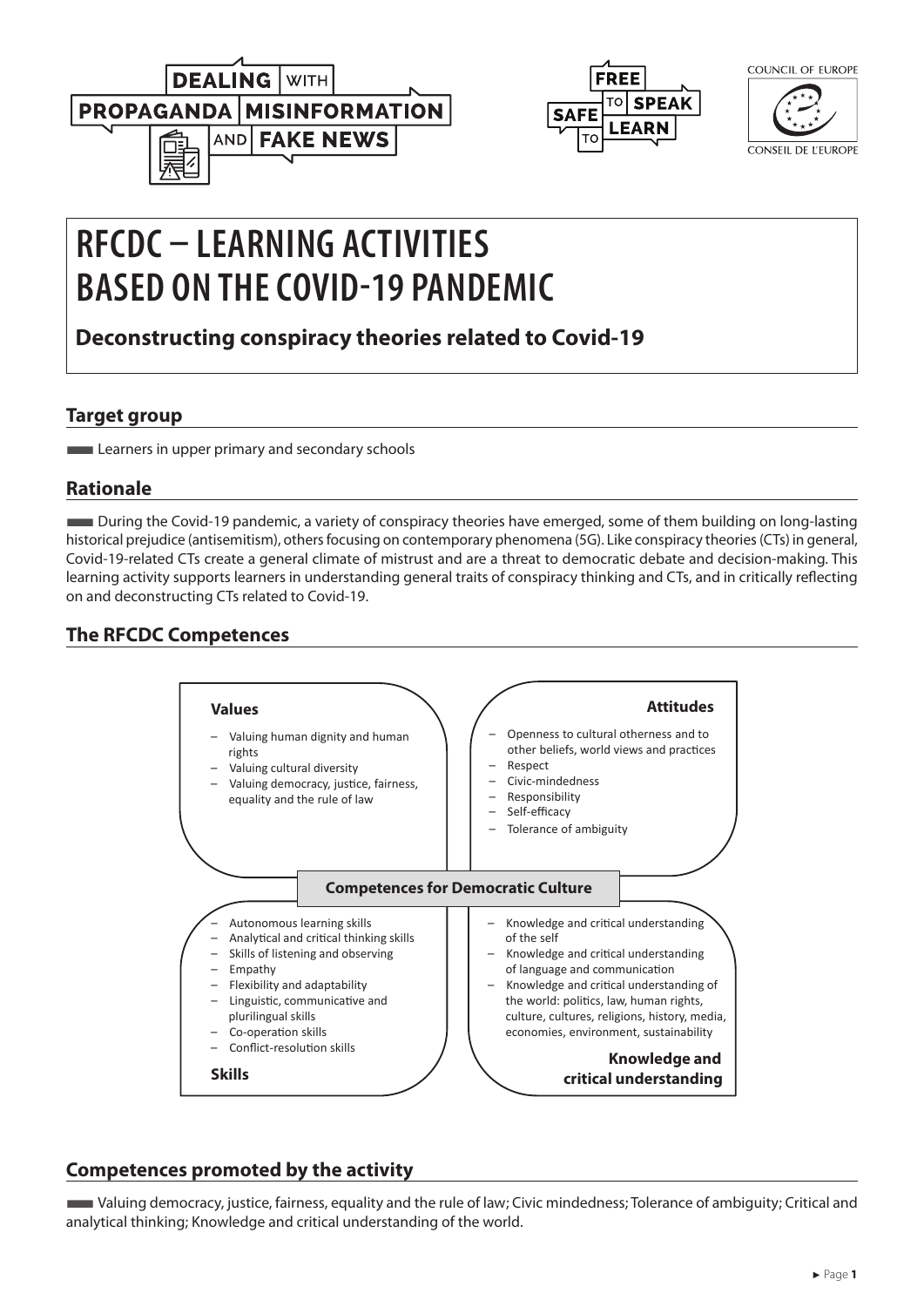## **Learning outcomes**

**EXECOMPLER** Completing this activity will help learners to:

- ► Understand the general traits and functions of conspiracy theories
- ► Understand the problematic consequences of conspiracy theories/mentality
- ► Understand and critically evaluate Covid-19-related conspiracy theories
- ► Deconstruct and debunk conspiracy theories

### **Description of activity**

- 1. Explain to learners, using age-appropriate language, that scepticism against political conspiracies is a legitimate part of political discourse and even necessary in order to prevent the abuse of power. All-embracing CTs and a general conspiracy mentality are potentially dangerous, especially in times of crisis. Then show the introductory video available here:
- ► **<https://www.dw.com/en/understanding-conspiracy-theories/av-53618241>**
- 2. Ask learners to work individually and go through a list of traits of CTs derived from:
- ► https://www.climatechangecommunication.org/wp-content/uploads/2020/05/ How-to-Spot-COVID-19-Conspiracy-Theories.pdf

These traits include:

- ► General suspicion (something is hidden from us)
- ► Powerful agents controlling behind the scenes
- ► Rejection of "official" interpretations (also scientific explanations)
- ► Connecting the unconnected (everything is part of the hidden master plan)
- ► Coincidence as causality (things happening at the same time are interpreted as cause and effect)
- 3. Ask learners to work in pairs, sharing examples of CTs related to Covid-19 that they are aware of and exploring the examples. They should use the following questions to guide their discussion:
- ► In which ways do these examples qualify as conspiracy theories, based on the criteria from the list?
- ► Who is the assumed powerful agent and what are the assumed intentions?
- $\blacktriangleright$  Why are these conspiracy theories attractive to people?
- $\blacktriangleright$  What are the potentially dangerous consequences of these conspiracy theories?

In a plenary session, collect the examples of CTs in a padlet or online whiteboard, and discuss their function and potential consequences.  $\blacksquare$ Inces.

- 4. Introduce the CT about Covid-19 and 5G which emerged immediately after the outbreak of Covid-19, which was related to existing conspiracy theories claiming 5G is part of a plan to gain full control over populations. Variants include: 5G causes Covid-19, 5G is used to spread Covid-19, enforcing mass vaccination.
- 5. Ask learners to analyse the following two tweets that have proposed a connection between Covid-19 and 5G, identifying what these tweets are claiming, and identifying the traits of  $CTs$  that the tweets display:

Source of the tweets: [https://www.forbes.com/sites/brucelee/2020/04/09/5g-networks-and-covid-19-coronavirus](https://www.forbes.com/sites/brucelee/2020/04/09/5g-networks-and-covid-19-coronavirus-here-are-the-latest-conspiracy-theories/#7eb020396d41)**[here-are-the-latest-conspiracy-theories/](https://www.forbes.com/sites/brucelee/2020/04/09/5g-networks-and-covid-19-coronavirus-here-are-the-latest-conspiracy-theories/#7eb020396d41)**) and tweets. https://www.ior.os.com/sites/oracerec/2020/04/03/39 networks and t<br>the-latest-consniracy-theories/)